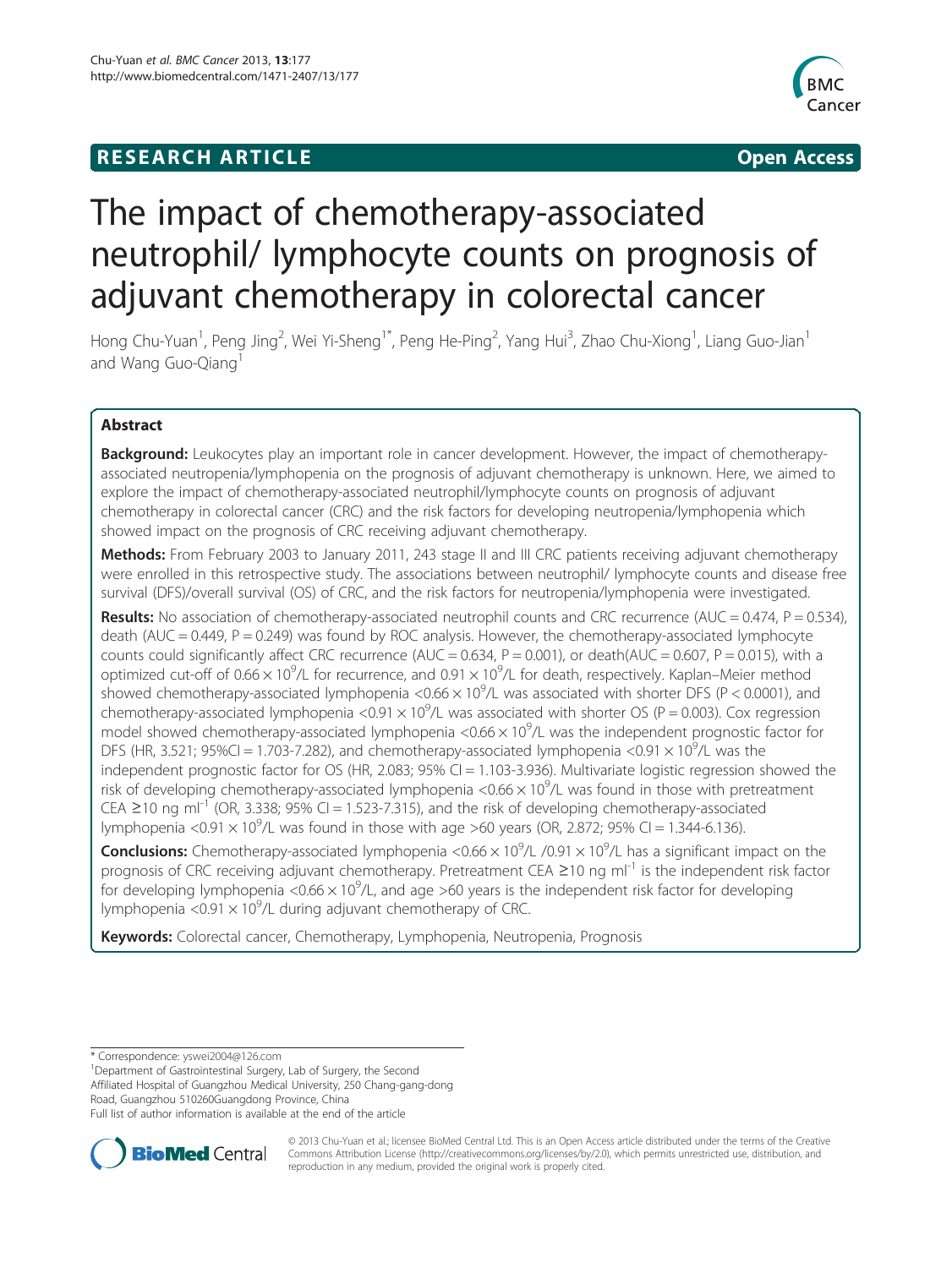### **Background**

Colorectal cancer (CRC) is increasing in the world and China in recent years [\[1](#page-8-0)-[3\]](#page-8-0). 5-Fu-based chemotherapy has been used to reduce the risk of relapse after surgery. 5-Fu plus leucovorin with the addition of oxaliplatin chemotherapy(FOLFOX), which improved survival significantly compared with 5-FU alone [\[4](#page-8-0)], has been widely accepted as the standard adjuvant chemotherapy for stage III and stage II colorectal cancer. However, stage III patients have a 50–60% likelihood of tumor recurrence, and 20–30% of stage II patients will show recurrent disease [[5\]](#page-8-0). Therefore, it is very important to select subgroups of patients who are most likely to be resistant to a given chemotherapy regimen.

In the past decades, several biomarkers such as microsatellite instability [\[6](#page-8-0)], Chromosome 18q allelic loss [\[7](#page-8-0)], TP53 mutation/overexpression [[8,9\]](#page-8-0), thymidylate synthase overexpression [[9](#page-8-0)], Ki-67 overexpression [[9\]](#page-8-0), have been found to be associated with prognosis of colorectal cancer. However, some other reports failed to demonstrate the prognostic/predictive effect of the biomarkers mentioned above [\[10](#page-8-0)-[12](#page-8-0)]. Thereby it is critical to identify the reliable biomarkers for prognosis of CRC patients receiving adjuvant chemotherapy. On the other hand, leukocytes play an important role in cancer development [[13,14\]](#page-8-0). Thus, it seems that leukocytes variation may have some impact on the survival of colorectal cancer. However, whether neutropenia and lymphopenia, which are the common chemotherapy-induced toxicities, may influence the prognosis of adjuvant chemotherapy in CRC is unknown. Herein we explored the impact of chemotherapy-associated neutrophil/ lymphocyte counts on the prognosis of CRC patients receiving adjuvant chemotherapy. We also examined the risk factors affecting neutrophil or lymphocyte variation which showed impact on the prognosis of CRC patients receiving adjuvant chemotherapy to guide the individualized medicine for patients with CRC requiring chemotherapy.

#### Methods

#### Patient selection

From February 2003 to January 2011, stage II and III pathology-proven CRC patients who received FOLFOX regimen as adjuvant chemotherapy in the Second Affiliated Hospital of Guangzhou Medical University were enrolled in our retrospective study. Other eligibility criteria were as follows: At least 3 cycles of adjuvant chemotherapy, no tumor recurrence during chemotherapy, WHO performance status (PS) 0–1, adequate pretreatment renal (pretreatment creatinine clearance ≥60 mL/min), and hepatic functions (pretreatment bilirubin ≤1.5 upper limit of normal, pretreatment alanine aminotransferase and/or aspartate aminotransferase  $\leq 2.5$  upper limit of normal), adequate baseline bone marrow (absolute baseline neutrophil counts  $\geq 2.0 \times 10^9$  cells/L, absolute baseline lymphocyte counts  $\geq 1.0 \times 10^9$  cells/L, baseline platelet counts  $\geq 100 \times$  $10<sup>9</sup>$  cells/L). The exclusion criteria included the following: biologic or immunotherapy, concomitant or neoadjuvant radiotherapy, previous systemic chemotherapy or neoadjuvant chemotherapy, primary prophylactic administration of granulocyte colony-stimulating factor (G-CSF) following chemotherapy, previous malignancies other than colorectal cancer, documented human immunosuppression. The evaluation of WHO PS and blood cell counts were performed before each next chemotherapy cycle and the lowest blood cell count was recorded in our study. The study was approved by the institutional review boards of Guangzhou Medical University.

#### FOLFOX Treatment

The FOLFOX regimen consisted of a 2-h intravenous infusion of oxaliplatin (85 mg/m<sup>2</sup>) and folinic acid (400 mg/ m2 ), followed by an intravenous bolus injection of 5-FU (400 mg/m2 ) plus a 46-h intravenous infusion of 5-FU (2400 mg/m<sup>2</sup>), repeated every 2 weeks. Chemotherapy was delayed due to severe toxicity and the doses of oxaliplatin and 5-FU were reduced by 15% in subsequent cycles. Chemotherapy was discontinued due to unacceptable toxicity.

#### Data collection and assessment of adjuvant chemotherapy prognosis

From the medical records we collected the data of pretreatment albumin, pretreatment carcinoembryonic antigen (CEA), differentiation, sex, age, location, stage, blood cell counts. Albumin was divided into the following two groups:  $\ge$  or < 35 g/L. CEA was divided into the following two groups:  $\ge$  or < 10 ng ml<sup>-1</sup>. Duration of neutropenia <1.5  $\times$  10<sup>9</sup>/L / lymphopenia <1.0  $\times$  10<sup>9</sup> L was divided into the following two groups:  $> 28$  days or  $\leq 28$  days, respectively. Staging was performed according to the American Joint Committee on Cancer (AJCC, seventh edition).

#### Statistical analysis

The prognostic value of chemotherapy-associated neutrophil/lymphocyte counts on tumor recurrence, death was analyzed by Receiver Operating Characteristic (ROC) analysis to select the best cut-off of neutrophil/lymphocyte counts. Kaplan–Meier method was used to estimate disease free survival (DFS) / overall survival (OS). Multivariate analysis and Cox proportional hazard models were used to determine the independent impact of chemotherapyassociated neutrophil/lymphocyte counts on DFS/OS. The risk factors for neutrophil or lymphocyte counts abnormality which showed impact on DFS/OS of stage II-III CRC receiving adjuvant chemotherapy were analyzed by the unconditional logistic regression model. All statistical analyses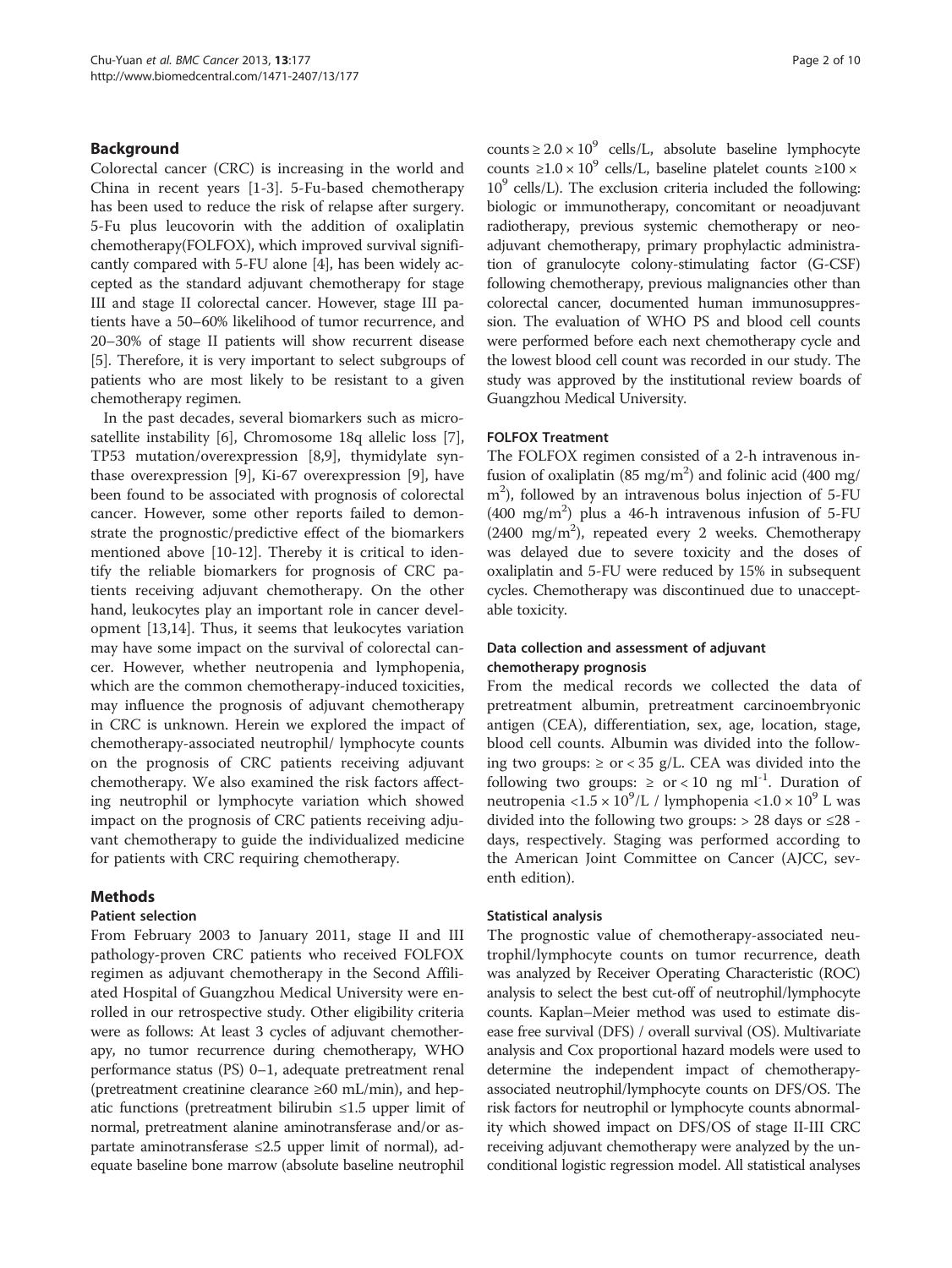were performed by Statistical Package of Social Sciences 17.0 software and 2-sided. P value <0.05 was considered to be statistically significant.

## Results

#### Characteristics of the study population

There were 243 CRC patients who fulfilled the eligibility and exclusion criteria in the present study. The characteristics of the studied population were shown in Table 1. Of the 243 cases, 21 cases had to stop adjuvant chemotherapy for severe toxicity. The median age of 243 cases was 59 years with a range of 22–82 years. The median follow-up time was 31 months (range 7–103 months). Of the 243 cases, 109(44.9%) were female and 134 (55.1%) were male. 111(45.7%) cases were rectal cancer, 77(31.7%) cases were left colon cancer, and 55 (22.6%) were right colon cancer. According to the American Joint Committee on Cancer (AJCC, seventh edition), there were 140(57.6%) stage II cases and 103(42.4%) stage III cases. The population in our study had a mean baseline neutrophil counts of  $4.27 \pm 1.49 \times 10^9$ /L, a mean baseline lymphocyte counts of  $1.88 \pm 0.59 \times 10^9$ /L. 90 (37.0%) cases experienced neutropenia <1.5  $\times$  10<sup>9</sup>/L and 104(42.8%) cases experienced lymphopenia <1.0  $\times$  10<sup>9</sup>/L during chemotherapy. According to National Cancer Institute Common Terminology Criteria for Adverse Events version 3.0 (NCI-CTC), grade 3/4 neutropenia was observed in 49(20.2%) cases and grade 3/4 lymphopenia was observed in 15(6.2%) cases. 4(1.6%) cases suffered from neutropenic infection requiring hospitalization and treatment with intravenous antibiotics at 5 cycles of chemotherapy.

### The prognostic value of chemotherapy-associated neutrophil/ lymphocyte counts on CRC recurrence/death

The cut-offs according to NCI-CTC may not be reliable to evaluate the impact of chemotherapy-associated neutrophil/lymphocyte counts on the prognosis of CRC receiving adjuvant chemotherapy. We investigated the prognostic value of chemotherapy-associated neutrophil/ lymphocyte counts on CRC recurrence, death by ROC analysis to select the best cut-off. No association of chemotherapy-associated neutrophil counts and tumor recurrence, death was found. The area under curve (AUC) of chemotherapy-associated neutrophil counts for CRC recurrence, death was  $0.474(P = 0.534)$ ,  $0.449(P =$ 0.249), respectively (Figure [1\)](#page-3-0). However, the significance was found between chemotherapy-associated lymphocyte counts and CRC recurrence, death. The AUC of chemotherapy-associated lymphocyte counts, was 0.634 for CRC recurrence ( $P = 0.001$ ), 0.607 for death ( $P = 0.015$ ), respectively (Figure [2\)](#page-3-0). We then evaluated the best cut-off of chemotherapy-associated lymphocyte level affecting CRC recurrence, death with the highest value of sensitivity

#### Table 1 Patient characteristics

| <b>Variables</b>                                | Number of cases | Percentage(%) |
|-------------------------------------------------|-----------------|---------------|
| Follow-up(months)                               |                 |               |
| Median(range)                                   | $31(7-103)$     |               |
| Age(years)                                      |                 |               |
| Median(range)                                   | 59(22-82)       |               |
| Pretreatment albumin                            |                 |               |
| $\geq$ 35 g/L                                   | 173             | 71.2          |
| <35 g/L                                         | 70              | 28.8          |
| Pretreatment CEA <sup>a</sup>                   |                 |               |
| $≤10$ ng/ml                                     | 186             | 76.5          |
| $>10$ ng/ml                                     | 57              | 23.5          |
| <b>Differentiation</b>                          |                 |               |
| High                                            | 24              | 9.9           |
| Middle                                          | 198             | 81.5          |
| Low                                             | 21              | 8.6           |
| Sex                                             |                 |               |
| Male                                            | 134             | 55.1          |
| Female                                          | 109             | 44.9          |
| Age                                             |                 |               |
| $\leq$ 49 years                                 | 56              | 23.0          |
| 50-60 yeas                                      | 72              | 29.6          |
| >60 years                                       | 115             | 47.3          |
| am                                              |                 |               |
| Rectum                                          | 111             | 45.7          |
| Left colon cancer                               | 77              | 31.7          |
| Right colon cancer                              | 55              | 22.6          |
| <b>Stage</b>                                    |                 |               |
| Ш                                               | 140             | 57.6          |
| Ш                                               | 103             | 42.4          |
| Baseline neutrophil counts(×10 <sup>9</sup> /L) |                 |               |
| Mean $(\pm$ SD)                                 | $4.27 + 1.49$   |               |
| Baseline lymphocyte counts(×10 <sup>9</sup> /L) |                 |               |
| $Mean(\pm SD)$                                  | $1.88 \pm 0.59$ |               |
| Chemotherapy-associated neutrophil counts       |                 |               |
| Neutrophil counts $\geq 1.5 \times 10^9$ /L     | 153             | 63.0          |
| Neutropenia < $1.5 \times 10^9$ /L              | 90              | 37.0          |
| Chemotherapy-associated lymphocyte counts       |                 |               |
| Lymphocyte counts $\geq 1.0 \times 10^9$ /L     | 139             | 57.2          |
| Lymphopenia < $1.0 \times 10^9$ /L              | 104             | 42.8          |

<sup>a</sup> Carcinoembryonic antigen.

plus specificity by ROC analysis. The best prognostic cutoff was  $0.66 \times 10^9$ /L for CRC recurrence,  $0.91 \times 10^9$ /L for death, respectively. 42(17.3%) cases had chemotherapyassociated lymphopenia <  $0.66 \times 10^9$ /L and 90(37.0%) cases had chemotherapy-associated lymphopenia <  $0.91 \times 10^9$ /L in this study.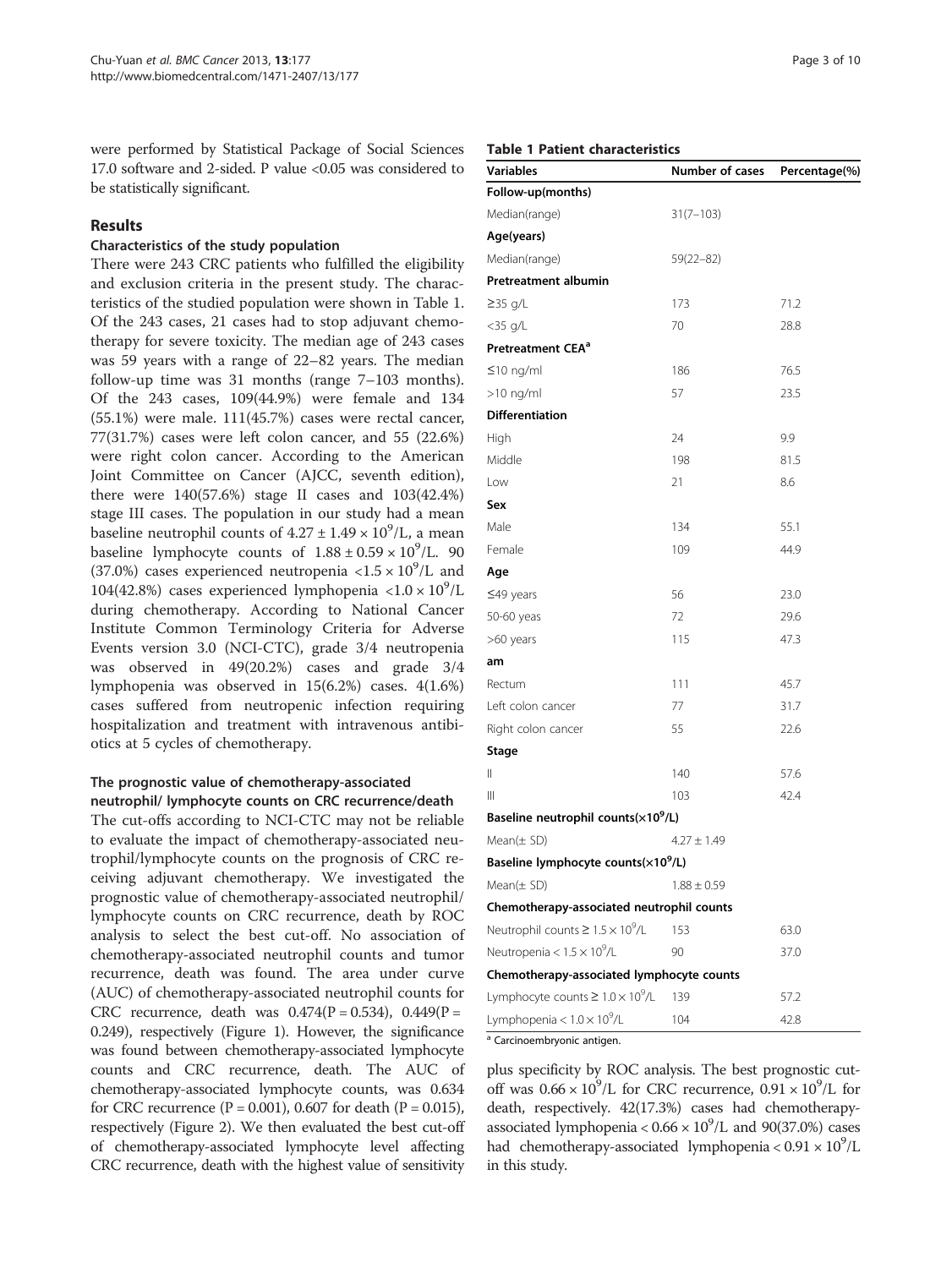<span id="page-3-0"></span>

## The prognostic value of chemotherapy-associated lymphopenia <0.66  $\times$  10<sup>9</sup>/L, 0.91  $\times$  10<sup>9</sup>/L for colorectal cancer

Therefore, we selected  $0.66 \times 10^9$ /L,  $0.91 \times 10^9$ /L which were found by ROC analysis as the cut-offs to investigate the impact of chemotherapy-associated lymphopenia on DFS, OS of CRC receiving adjuvant chemotherapy. Kaplan–Meier method showed chemotherapy-associated lymphopenia < $0.66 \times 10^9$ /L was associated with shorter DFS (P < 0.0001), whereas chemotherapy-associated lymphopenia <0.91  $\times$  10<sup>9</sup>/L was associated with shorter OS  $(P = 0.003)$  (Figure [3](#page-4-0)). To control the possible confounding of the main effects of chemotherapyassociated lymphopenia <0.66  $\times 10^9$ /L/0.91  $\times 10^9$ /L on DFS/OS, respectively, the clinicopathological factors

(pretreatment albumin, pretreatment CEA, differentiation, sex, age, location and stage) and duration of lymphopenia <1.0  $\times$  10<sup>9</sup> L were further adjusted for in the multivariate cox regression model. As shown in Table [2,](#page-5-0) cox regression model showed chemotherapyassociated lymphopenia < $0.66 \times 10^9$ /L (HR, 3.521; 95% CI = 1.703-7.282), pretreatment CEA ≥10 ng ml<sup>-1</sup> (HR, 1.827; 95% CI = 1.040-3.211), stage III (HR, 2.723; 95%  $CI = 1.549 - 4.786$  were independent prognostic factors for DFS, and 99 (40.7%) cases had all of those negative prognostic factors. Moreover, as shown in Table [3](#page-6-0), cox regression model showed chemotherapy-associated lymphopenia <0.91 ×  $10^9$ /L (HR, 2.083 ; 95% CI = 1.103-3.936), pretreatment CEA ≥10 ng ml<sup>-1</sup> (HR, 1.900; 95% CI = 1.056-3.416), stage III (HR, 3.641; 95% CI = 1.980-6.697)

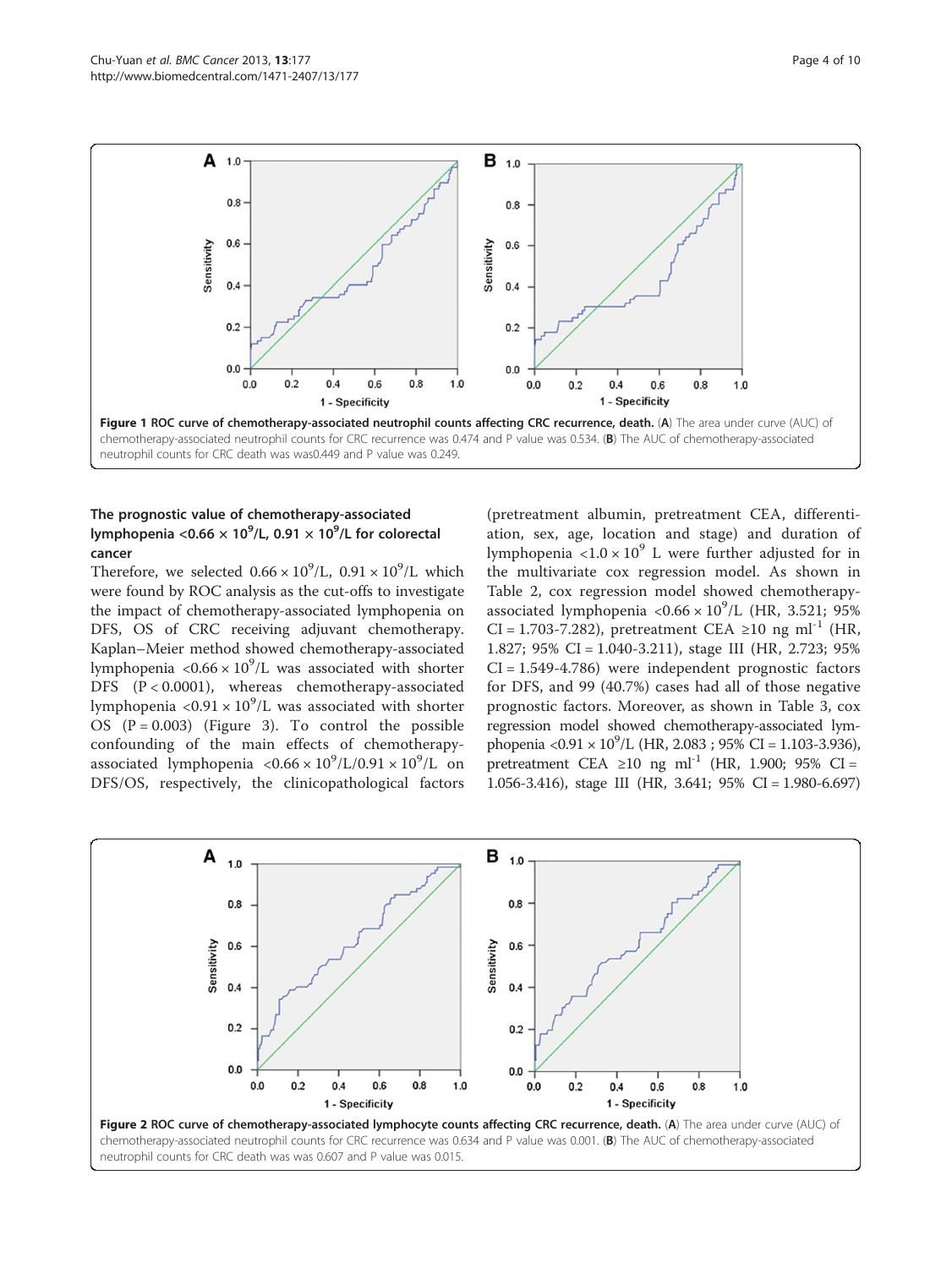<span id="page-4-0"></span>

were independent prognostic factors for OS, and 77 (31.7%) cases had all of those negative prognostic factors.

## The risk factors for chemotherapy-associated lymphopenia <0.66 $\times10^9$ /L /0.91  $\times$  10 $^9$ /L in colorectal cancer

Then the clinicopathological factors (pretreatment albumin, pretreatment CEA, differentiation, sex, age, location, stage) were included in the multivariate logistic regression model to explore the independent risk factors for chemotherapy-associated lymphopenia < $0.66 \times 10^9$ /L/  $0.91 \times 10^9$ /L in colorectal cancer. As shown in Table [4](#page-7-0) and Table [5](#page-7-0), pretreatment CEA ≥10 ng ml<sup>-1</sup> was the independent risk factor for chemotherapy-associated lymphopenia < $0.66 \times 10^9$ /L(OR, 3.338; 95% CI = 1.523-7.315), and age >60 years was the independent risk factor for chemotherapy-associated lymphopenia  $\langle 0.91 \times$  $10^9$ /L(OR, 2.872; 95% CI = 1.344-6.136).

#### **Discussion**

In the present study, we investigated the impact of chemotherapy-associated neutrophil/lymphocyte counts on prognosis of CRC receiving adjuvant chemotherapy. We found chemotherapy-associated lymphopenia, but not neutropenia to be associated with CRC recurrence, death after adjuvant chemotherapy. The best lymphopenic cut-off affecting CRC recurrence was  $0.66 \times 10^9$ /L, and that affecting CRC death was  $0.91 \times 10^9$ /L. Chemotherapyassociated lymphopenia < $0.66 \times 10^9$ /L/0.91  $\times 10^9$ /L was the independent prognostic factor for worse DFS/OS, respectively, in stage II and III CRC receiving adjuvant chemotherapy. Pretreatment CEA ≥10 ng ml<sup>-1</sup> was the independent risk factor for chemotherapy-associated lymphopenia  $<0.66 \times 10^9$ /L, and age >60 years was the independent risk factor for chemotherapy-associated lymphopenia  $\langle 0.91 \times$ 10<sup>9</sup>/L in CRC receiving adjuvant chemotherapy.

It is reported that circulating lymphocytes play a central role in anti-tumor effect. Lymphodepletion due to the altered bone marrow microenvironment was observed in the ApcMin/+ mouse model of intestinal tumorigenesis [\[15](#page-8-0)], which indicates the lymphodepletion may contribute to the drop of anti-tumor immune and tumorigenesis. Due to interplay between soluble factors such as cytokines, chemokines, surface receptors and adhesion molecules, progression and invasion occur in a dynamic microenvironment involving the complex communications between tumor cells and many types of immune cells including the various types of lymphocytes [\[16\]](#page-8-0). Thus,lymphopenia is supposed to account for the adverse anti-tumor microenvironment. Moreover, lymphopenia is associated with increased circulating levels of IL-7 [[17,18\]](#page-8-0). IL-7 plays an oncogenic role promoting proliferation, lymphangiogenesis and metastasis in neoplasm [[19-23\]](#page-8-0). That may partly explain the clinical outcome of chemotherapy-associated lymphopenia in colorectal cancer in our study. Recently, pretreatment peripheral blood lymphocytes have been found to show a significant impact on the complete response rate in response to preoperative radiotherapy in locally advanced rectal cancer (RC) patients and lymphocytemediated immune reactions are supposed to have positive roles in radiosensitivity for RC [\[24\]](#page-8-0). Likewise, pretreatment lymphopenia is an independent risk factor for shorter survival of palliative chemotherapy in colorectal cancer [\[25](#page-8-0)]. Moreover, pretreatment lymphopenia has been found to be the independent risk factor for Peripheral T-cell lymphoma, not otherwise specified (PTCL-NOS) [\[26\]](#page-8-0), metastatic breast carcinoma [\[27\]](#page-8-0), advanced soft tissue sarcoma [\[27\]](#page-8-0) and non-Hodgkin's lymphoma [[27](#page-8-0)]. Lymphopenia is a common adverse event during chemotherapy with the incidence >25% [[28,29\]](#page-8-0). However, the clinical significance of chemotherapyassociated lymphocyte drop in the adjuvant chemotherapy of CRC is unclear. That indicated lymphopenia, which is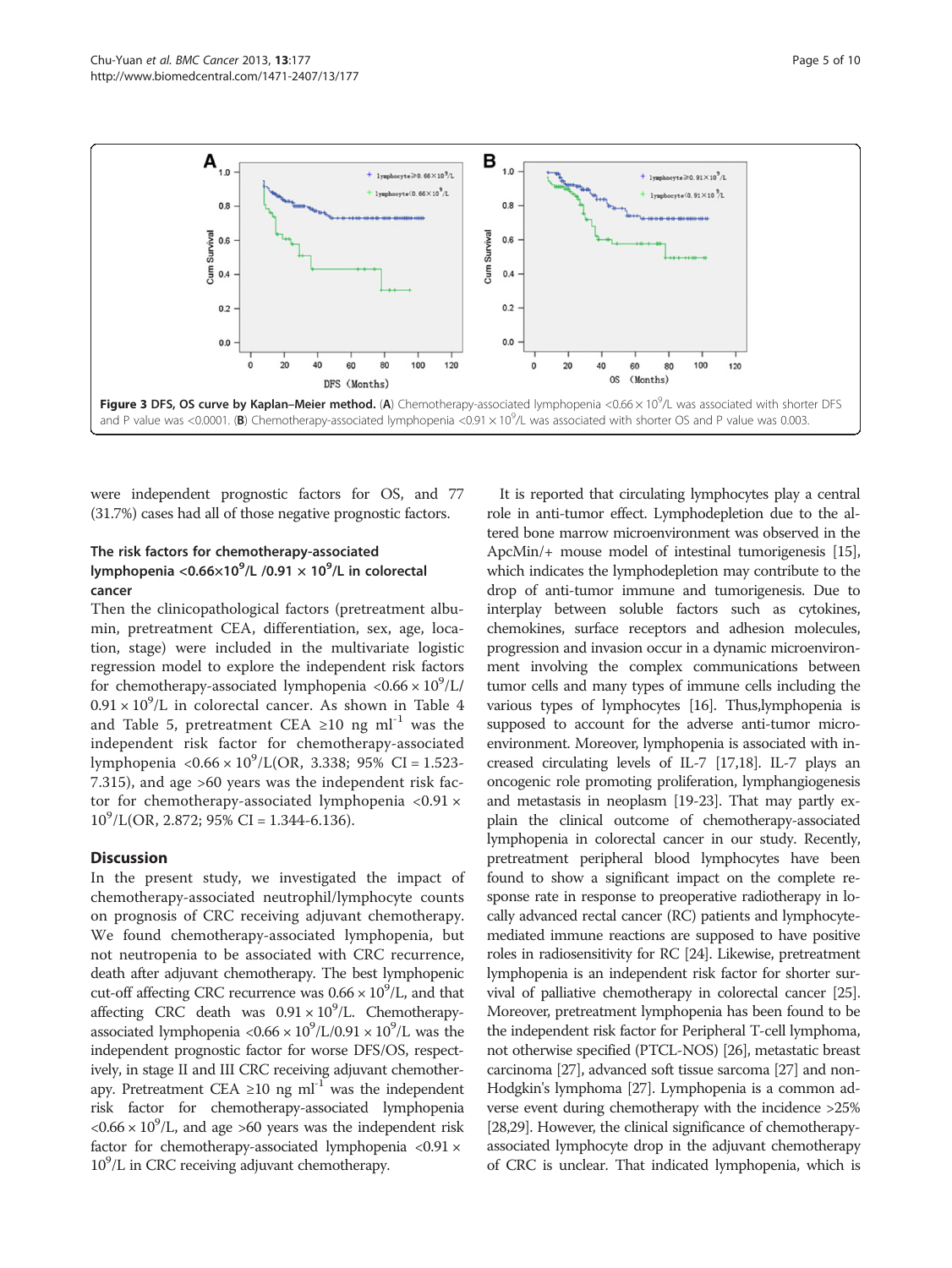| <b>Variables</b>                              | Hazard ratio  | 95% confidence intervals | P-value |
|-----------------------------------------------|---------------|--------------------------|---------|
| <b>Pretreatment albumin</b>                   |               |                          |         |
| $\geq$ 35 g/L                                 | $1.00$ (ref.) |                          |         |
| $<$ 35 g/L                                    | 1.000         | $0.592 - 1.692$          | 0.999   |
| Pretreatment CEA <sup>a</sup>                 |               |                          |         |
| $<$ 10 ng m $I^{-1}$                          | $1.00$ (ref.) |                          |         |
| $≥10$ ng ml <sup>-1</sup>                     | 1.827         | 1.040-3.211              | 0.036   |
| <b>Differentiation</b>                        |               |                          |         |
| Well                                          | $1.00$ (ref.) |                          |         |
| Moderately                                    | 0.676         | $0.292 - 1.567$          | 0.361   |
| Low                                           | 0.882         | 0.294-2.644              | 0.823   |
| Sex                                           |               |                          |         |
| Male                                          | $1.00$ (ref.) |                          |         |
| Female                                        | 1.018         | 0.616-1.682              | 0.946   |
| Age                                           |               |                          |         |
| $≤49$ years                                   | $1.00$ (ref.) |                          |         |
| 50-60 yeas                                    | 1.612         | 0.750-3.465              | 0.222   |
| >60 years                                     | 1.386         | 0.673-2.854              | 0.376   |
| Location                                      |               |                          |         |
| Rectum                                        | $1.00$ (ref.) |                          |         |
| Left colon cancer                             | 0.873         | 0.483-1.576              | 0.651   |
| Right colon cancer                            | 0.850         | 0.438-1.649              | 0.630   |
| <b>Stage</b>                                  |               |                          |         |
| $\parallel$                                   | $1.00$ (ref.) |                          |         |
| $\  \ $                                       | 2.723         | 1.549-4.786              | 0.001   |
| Duration of lymphopenia < $1.0 \times 10^9$ L |               |                          |         |
| ≤28 days                                      | $1.00$ (ref.) |                          |         |
| $> 28$ days                                   | 0.556         | $0.243 - 1.273$          | 0.165   |
| Chemotherapy-associated lymphocyte counts     |               |                          |         |
| Lymphocyte counts $\geq 0.66 \times 10^9$ /L  | $1.00$ (ref.) |                          |         |
| Lymphopenia < $0.66 \times 10^9$ /L           | 3.521         | 1.703-7.282              | 0.001   |

## <span id="page-5-0"></span>Table 2 Prognostic value of chemotherapy-associated lymphopenia <0.66  $\times$  10 $^9$ /L for DFS of colorectal cancer

<sup>a</sup> Carcinoembryonic antigen.

the common chemotherapy-induced toxity, may be the possible mechanism for the failure of adjuvant chemotherapy in CRC. Our study also showed chemotherapyassociated neutropenia had no impact on DFS, OS of CRC, suggesting lymphopenia rather than neutropenia may play an important role in the variation of antitumor immune reaction during adjuvant chemotherapy in CRC. Chemotherapy-associated lymphopenia is reported rarely in clinical trials. To the best of our knowledge, our study demonstrated the impact of chemotherapy-associated lymphopenia on the clinical outcome of adjuvant chemotherapy in CRC for the first time.

The cut-off of lymphopenia is different in previous studies. Some reports defined lymphopenia as a lymphocyte count of less than  $1.5 \times 10^9$ /L [[30](#page-9-0)-[32](#page-9-0)], while some other reports chose the threshold level of  $1.0 \times 10^9$ /L [\[25,27](#page-8-0)]. However, when we chose the threshold level of  $1.0 \times 10^9$ /L in the present study, lymphopenia <1.0  $\times$  10<sup>9</sup>/L was not the independent risk factor for worse DFS,OS in stage II and III CRC receiving adjuvant chemotherapy(data not shown). Therefore, the cut-offs mentioned above may not be suitable for the evaluation of lymphocyte counts on prognosis of CRC receiving adjuvant chemotherapy. ROC analysis showed the best cut-off of lymphopenia was 0.66 ×  $10^9$ /L for CRC recurrence, <0.91 ×  $10^9$ /L for CRC death in this study and Cox regression model as well as Kaplan– Meier method confirmed the prognostic value of lymphopenia <0.66 ×  $10^9$ /L for DFS,lymphopenia <0.91 ×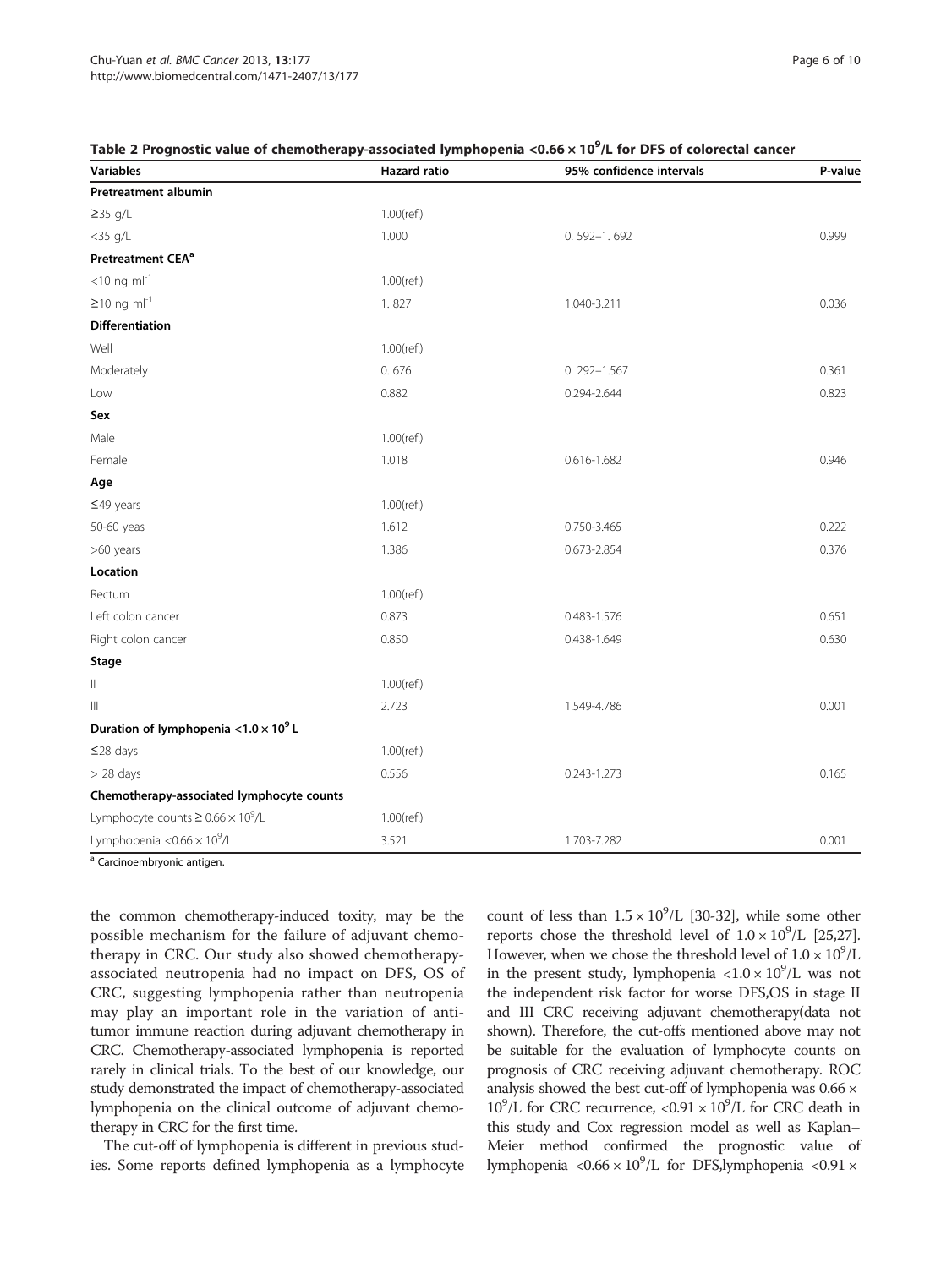| <b>Variables</b>                              | <b>Hazard</b> ratio | 95% confidence intervals | P-value  |
|-----------------------------------------------|---------------------|--------------------------|----------|
| <b>Pretreatment albumin</b>                   |                     |                          |          |
| $\geq$ 35 g/L                                 | $1.00$ (ref.)       |                          |          |
| $<$ 35 g/L                                    | 1.140               | 0.648-2.007              | 0.649    |
| Pretreatment CEA <sup>a</sup>                 |                     |                          |          |
| $<$ 10 ng m $I^{-1}$                          | $1.00$ (ref.)       |                          |          |
| $\geq$ 10 ng ml <sup>-1</sup>                 | 1.900               | 1.056-3.416              | 0.032    |
| <b>Differentiation</b>                        |                     |                          |          |
| Well                                          | $1.00$ (ref.)       |                          |          |
| Moderately                                    | 0.865               | $0.323 - 2.314$          | 0.772    |
| Low                                           | 1.097               | 0.311-3.871              | 0.885    |
| Sex                                           |                     |                          |          |
| Male                                          | $1.00$ (ref.)       |                          |          |
| Female                                        | 0.856               | 0.493-1.489              | 0.583    |
| Age                                           |                     |                          |          |
| $≤49$ years                                   | $1.00$ (ref.)       |                          |          |
| 50-60 yeas                                    | 1.514               | 0.625-3.666              | 0.359    |
| >60 years                                     | 1.587               | 0.698-3.607              | 0.271    |
| Location                                      |                     |                          |          |
| Rectum                                        | $1.00$ (ref.)       |                          |          |
| Left colon cancer                             | 1.067               | 0.564-2.019              | 0.843    |
| Right colon cancer                            | 0.647               | 0.296-1.414              | 0.275    |
| Stage                                         |                     |                          |          |
| Ш                                             | $1.00$ (ref.)       |                          |          |
| Ш                                             | 3.641               | 1.980-6.697              | < 0.0001 |
| Duration of lymphopenia < $1.0 \times 10^9$ L |                     |                          |          |
| ≤28 days                                      | $1.00$ (ref.)       |                          |          |
| $> 28$ days                                   | 0.770               | 0.341-1.740              | 0.530    |
| Chemotherapy-associated lymphocyte counts     |                     |                          |          |
| Lymphocyte counts $\geq 0.66 \times 10^9$ /L  | $1.00$ (ref.)       |                          |          |
| Lymphopenia < $0.66 \times 10^9$ /L           | 2.083               | 1.103-3.936              | 0.024    |

## <span id="page-6-0"></span>Table 3 Prognostic value of chemotherapy-associated lymphopenia <0.91  $\times$  10 $^9$ /L for OS of colorectal cancer

<sup>a</sup> Carcinoembryonic antigen.

 $10^9$ /L for OS. Thus, it is reasonable that chemotherapyassociated lymphopenia  $< 0.66 \times 10^9$ /L/0.91  $\times 10^9$ /L is a simple biomarker affecting worse DFS/OS,respectively, for stage II and III CRC receiving adjuvant chemotherapy. Lymphopenia  $\langle 0.66 \times 10^9 \rangle$ L/0.91  $\times 10^9$ /L can be the cutoffs to guide the individualized medicine in adjuvant chemotherapy of colorectal cancer.

Moreover, though chemotherapy associated lymphopenia  $<0.66 \times 10^{9}/L/0.91 \times 10^{9}/L$  showed a longer duration of duration of lymphopenia  $\langle 1.0 \times 10^9 \text{ L} \rangle$  compared with lymphopenia ≥0.66 ×  $10^9$ /L/0.91 ×  $10^9$ /L (80.76 ± 49.64 days vs 7.43 ± 12.38 days, 51.84 ± 43.79 days vs 1.43 ± 5.01 days, respectively, data not shown), cox regression model

showed lymphopenia <0.66  $\times 10^9$ /L/0.91  $\times 10^9$ /L, but not duration of lymphopenia <1.0  $\times$  10<sup>9</sup> L, was the independent prognostic factor. That suggest chemotherapy-associated lymphopenia level, rather than duration of lymphopenia  $\langle 1.0 \times 10^9 \rangle$ L, may play an important role in the prognosis of CRC receiving adjuvant chemotherapy.

The previous studies reported lymphopenia could be affected by various factors including vitamin D deficiency [[32](#page-9-0)], weight loss [\[33](#page-9-0)], variation of circulating metal ions levels [\[34](#page-9-0)], malnutrition [\[35](#page-9-0)]. However, our study showed pretreatment CEA ≥10 ng ml<sup>-1</sup> was the only independent risk factor for chemotherapy-associated lymphopenia < $0.66 \times 10^9$ /L, and age >60 years was the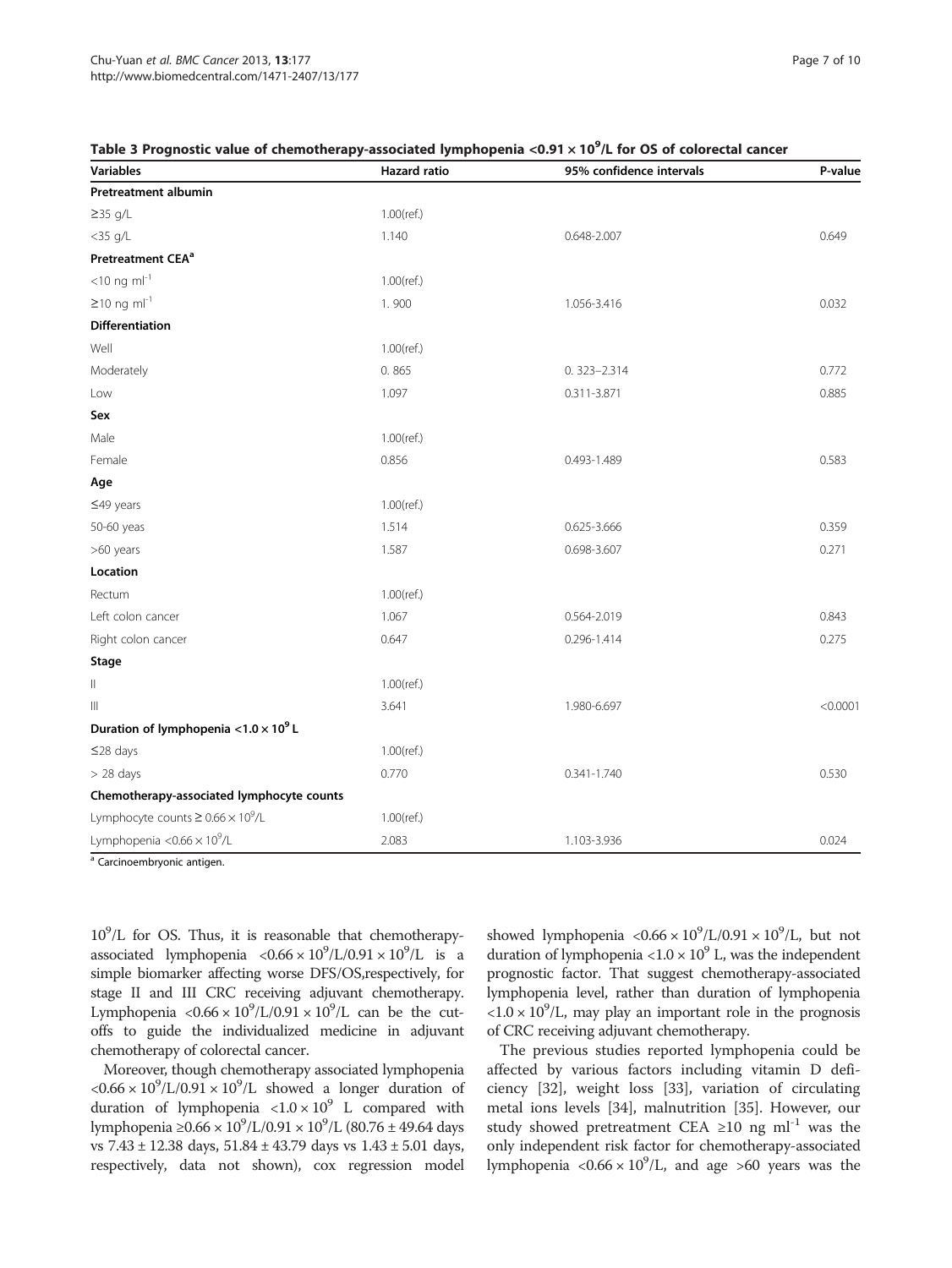#### <span id="page-7-0"></span>Table 4 The risk factors for chemotherapy-associated lymphopenia <0.66  $\times$  10 $^{9}$ /L in colorectal cancer by multivariate logistic regression model

| <b>Variables</b>              |               | Odds ratio 95% confidence intervals P-value |       |
|-------------------------------|---------------|---------------------------------------------|-------|
| <b>Pretreatment albumin</b>   |               |                                             |       |
| $\geq$ 35 g/L                 | $1.00$ (ref.) |                                             |       |
| $<$ 35 g/L                    | 0.685         | $0.302 - 1.550$                             | 0.363 |
| Pretreatment CEA <sup>a</sup> |               |                                             |       |
| $<$ 10 ng m $I^{-1}$          | $1.00$ (ref.) |                                             |       |
| $≥10$ ng ml <sup>-1</sup>     | 3.338         | 1.523-7.315                                 | 0.003 |
| <b>Differentiation</b>        |               |                                             |       |
| Well                          | $1.00$ (ref.) |                                             |       |
| Moderately                    | 1.200         | 0.308-4.678                                 | 0.793 |
| Low                           | 3.049         | 0.553-16.828                                | 0.201 |
| Sex                           |               |                                             |       |
| Male                          | $1.00$ (ref.) |                                             |       |
| Female                        | 1.219         | 0.600-2.474                                 | 0.584 |
| Age                           |               |                                             |       |
| $\leq$ 49 years               | $1.00$ (ref.) |                                             |       |
| 50-60 yeas                    | 0.840         | $0.271 - 2.608$                             | 0.763 |
| >60 years                     | 2.358         | 0.904-6.154                                 | 0.080 |
| Location                      |               |                                             |       |
| Rectum                        | $1.00$ (ref.) |                                             |       |
| Left colon cancer             | 1.056         | 0.484-2.300                                 | 0.892 |
| Right colon cancer            | 0.532         | 0.192-1.475                                 | 0.225 |
| Stage                         |               |                                             |       |
| $\parallel$                   | $1.00$ (ref.) |                                             |       |
| $\mathbb{H}$                  | 0.847         | 0.403-1.781                                 | 0.661 |

## Table 5 The risk factors for chemotherapy-associated lymphopenia <0.91  $\times$  10<sup>9</sup>/L in colorectal cancer by multivariate logistic regression model

| <b>Variables</b>              | Odds ratio    | 95% confidence intervals | P-value |
|-------------------------------|---------------|--------------------------|---------|
| <b>Pretreatment albumin</b>   |               |                          |         |
| $\geq$ 35 g/L                 | $1.00$ (ref.) |                          |         |
| $<$ 35 g/L                    | 1.410         | 0.772-2.576              | 0.263   |
| Pretreatment CEA <sup>a</sup> |               |                          |         |
| $<$ 10 ng m $I^{-1}$          | $1.00$ (ref.) |                          |         |
| $\geq$ 10 ng ml <sup>-1</sup> | 1.885         | 0.984-3.610              | 0.056   |
| <b>Differentiation</b>        |               |                          |         |
| Well                          | $1.00$ (ref.) |                          |         |
| Moderately                    | 1.590         | 0.564-4.483              | 0.381   |
| Low                           | 2.694         | 0.694-10.458             | 0.152   |
| Sex                           |               |                          |         |
| Male                          | $1.00$ (ref.) |                          |         |
| Female                        | 1.725         | 0.987-3.016              | 0.056   |
| Age                           |               |                          |         |
| $≤49$ years                   | $1.00$ (ref.) |                          |         |
| 50-60 yeas                    | 1.617         | 0.705-3.709              | 0.256   |
| >60 years                     | 2.872         | 1.344-6.136              | 0.006   |
| Location                      |               |                          |         |
| Rectum                        | $1.00$ (ref.) |                          |         |
| Left colon cancer             | 0.948         | 0.502-1.789              | 0.869   |
| Right colon cancer            | 0.780         | 0.381-1.596              | 0.496   |
| Stage                         |               |                          |         |
| Ш                             | $1.00$ (ref.) |                          |         |
| Ш                             | 0.881         | 0.494-1.572              | 0.668   |

Carcinoembryonic antigen.

only independent risk factor for chemotherapy-associated lymphopenia <0.91  $\times$  10<sup>9</sup>/L in colorectal cancer, suggesting those who have a pretreatment CEA  $\geq$ 10 ng ml<sup>-1</sup> are predispose to lymphopenia < $0.66 \times 10^9$ /L, meanwhile those >60 years old are predispose to lymphopenia <0.91  $\times$  10<sup>9</sup>/ L during adjuvant chemotherapy. Thus, pretreatment CEA ≥10 ng ml<sup>-1</sup> and age > 60 years should be taken into account in the individualized medicine in adjuvant chemotherapy of CRC to reduce the risk of chemotherapyassociated lymphopenia and improve survival. The rate of grade 3/4 neutropenia in our study was lower than that in the MOSAIC study (41.1%) [[36](#page-9-0)]. In MOSAIC study, FOLFOX was administered to those who have neutrophil counts  $>1.5 \times 109$ /L, while those with baseline neutrophil counts  $\geq 2.0 \times 10^9$  cells/L were included in our study. That may contribute to the difference in the severity of neutropenia.

However, there are some limitations in the present study. The sample size was relatively small. Therefore <sup>a</sup> Carcinoembryonic antigen.

the conclusions, such as the cut-offs of lymphopenia, should be proven by the larger, multicenter study. We also await the further functional analyses of circulating lymphocyte subpopulations that contribute to prognosis of CRC receiving adjuvant chemotherapy.

## Conclusions

In conclusion, our study indicated chemotherapy-associated lymphopenia < $0.66 \times 10^9$ /L/0.91 × 10<sup>9</sup>/L was associated with worse prognosis in adjuvant chemotherapy of CRC. Chemotherapy-associated lymphopenia is supposed to reflect the immunosuppression state which has an adverse impact on the anti-tumor effect and may partly explain the failure of adjuvant chemotherapy in CRC. Circulating lymphocyte counts should be monitored during chemotherapy to guide individualized medicine in adjuvant chemotherapy of CRC, especially for those who have a pretreatment CEA  $\geq$ 10 ng ml<sup>-1</sup> or those >60 years old.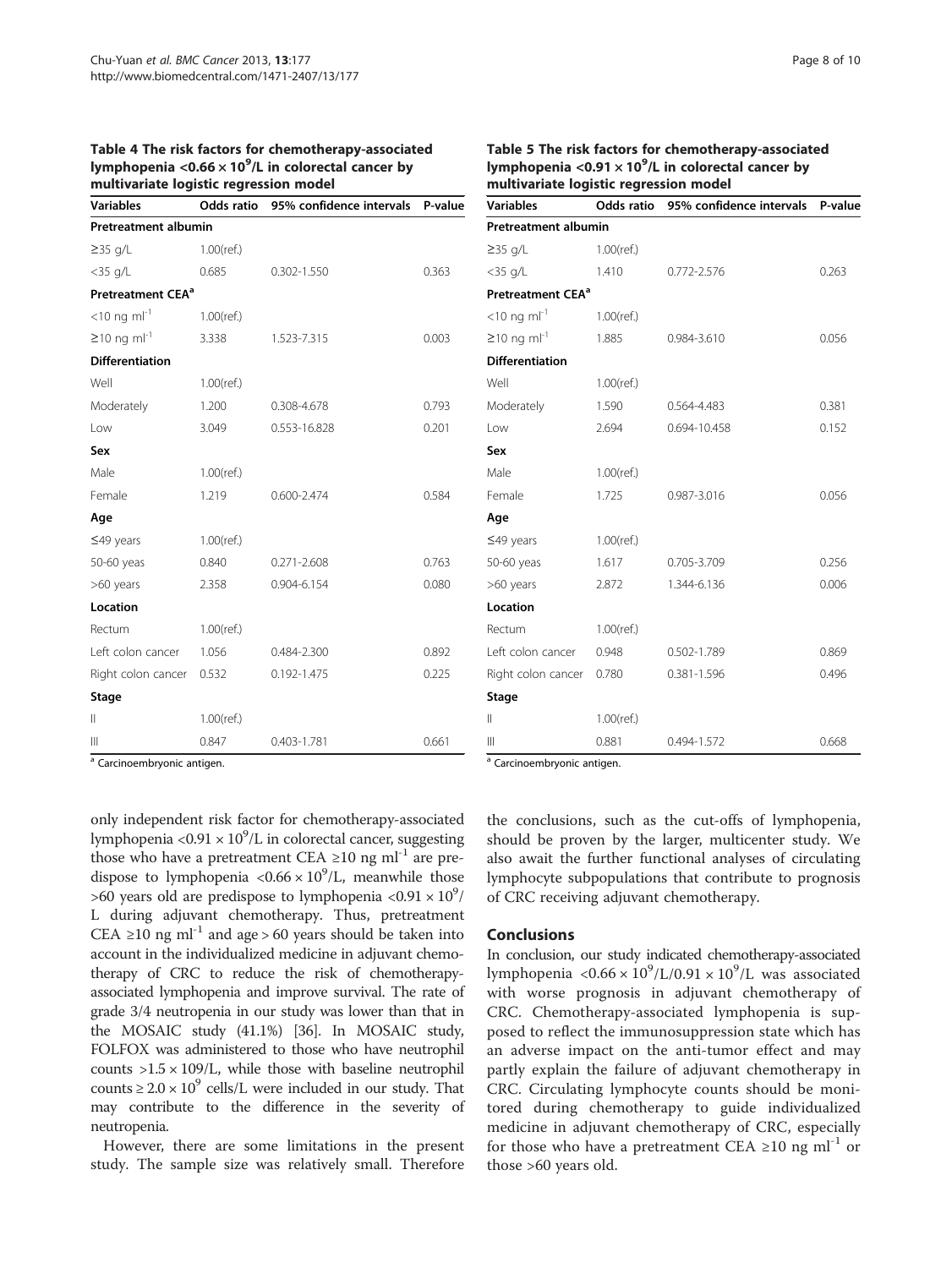#### <span id="page-8-0"></span>Abbreviations

CRC: Colorectal cancer; FOLFOX: 5-Fu plus leucovorin with the addition of oxaliplatin chemotherapy; DFS: Disease free survival; PS: Performance status; G-CSF: Granulocyte colony-stimulating factor; CEA: Carcinoembryonic antigen; OS: Overall survival; ROC: Receiver Operating Characteristic; AJCC: The American Joint Committee on Cancer; AUC: Area under curve; RC: Rectal cancer.

#### Competing interests

The authors declare that they have no competing interests.

#### Authors' contributions

HCY and WYS designed the study, performed the statistical analysis and drafted the manuscript. PJ and WGQ collected the clinical data. PHP, YH, ZCX, LGJ participated in its design and coordination and helped to draft the manuscript. All authors read and approved the final manuscript.

#### Acknowledgements

This work was supported by the National Natural Scientific Foundation of China Grants [81001108 to Yisheng Wei, 81001109 to Hui Yang].

#### Author details

<sup>1</sup>Department of Gastrointestinal Surgery, Lab of Surgery, the Second Affiliated Hospital of Guangzhou Medical University, 250 Chang-gang-dong Road, Guangzhou 510260Guangdong Province, China. <sup>2</sup>Department of General Surgery, Lab of Surgery, the Second Affiliated Hospital of Guangzhou Medical University, 250 Chang-gang-dong Road, Guangzhou 510260Guangdong Province, China. <sup>3</sup>Department of Gastroenterology, the Second Affiliated Hospital of Guangzhou Medical University, 250 Changgang-dong Road, Guangzhou 510260Guangdong Province, China.

#### Received: 29 March 2012 Accepted: 6 February 2013 Published: 3 April 2013

#### References

- 1. Xu AG, Jiang B, Yu ZJ, Zhong XH, Gan AH, Liu JH, Luo QY, Xiong LS: Epidemiology investigation of colorectal cancer on community group in Guangdong province. Zhonghua Yi Xue Za Zhi 2007, 87(28):1950–1953.
- 2. Coleman MP, Quaresma M, Berrino F, Lutz JM, De Angelis R, Capocaccia R, Baili P, Rachet B, Gatta G, Hakulinen T, et al: Cancer survival in five continents: a worldwide population-based study (CONCORD). Lancet Oncol 2008, 9(8):730–756.
- Cao KJ, Fan QY, Liu YL, Huang R, Yin CZ, Ma GS, Liu ZQ, Wan DS, Zeng YX: Cancer incidence and mortality in Guangzhou City from 2000 to 2002. Ai Zheng 2008, 27(3):225–230.
- 4. Andre T, Boni C, Navarro M, Tabernero J, Hickish T, Topham C, Bonetti A, Clingan P, Bridgewater J, Rivera F, et al: Improved overall survival with oxaliplatin, fluorouracil, and leucovorin as adjuvant treatment in stage II or III colon cancer in the MOSAIC trial. J Clin Oncol 2009, 27(19):3109–3116.
- Pohl A, Lurje G, Manegold PC, Lenz HJ: Pharmacogenomics and -genetics in colorectal cancer. Adv Drug Deliv Rev 2009, 61(5):375–380.
- 6. Ribic CM, Sargent DJ, Moore MJ, Thibodeau SN, French AJ, Goldberg RM, Hamilton SR, Laurent-Puig P, Gryfe R, Shepherd LE, et al: Tumor microsatellite-instability status as a predictor of benefit from fluorouracil-based adjuvant chemotherapy for colon cancer. N Engl J Med 2003, 349(3):247–257.
- 7. Ogunbiyi OA, Goodfellow PJ, Herfarth K, Gagliardi G, Swanson PE, Birnbaum EH, Read TE, Fleshman JW, Kodner IJ, Moley JF: Confirmation that chromosome 18q allelic loss in colon cancer is a prognostic indicator. J Clin Oncol 1998, 16(2):427–433.
- 8. Russo A, Bazan V, Iacopetta B, Kerr D, Soussi T, Gebbia N: The TP53 colorectal cancer international collaborative study on the prognostic and predictive significance of p53 mutation: influence of tumor site, type of mutation, and adjuvant treatment. J Clin Oncol 2005, 23(30):7518–7528.
- Allegra CJ, Paik S, Colangelo LH, Parr AL, Kirsch I, Kim G, Klein P, Johnston PG, Wolmark N, Wieand HS: Prognostic value of thymidylate synthase, Ki-67, and p53 in patients with Dukes' B and C colon cancer: a National Cancer Institute-National Surgical Adjuvant Breast and Bowel Project collaborative study. J Clin Oncol 2003, 21(2):241-250.
- 10. Popat S, Chen Z, Zhao D, Pan H, Hearle N, Chandler I, Shao Y, Aherne W, Houlston R: A prospective, blinded analysis of thymidylate synthase and p53 expression as prognostic markers in the adjuvant treatment of colorectal cancer. Ann Oncol 2006, 17(12):1810–1817.
- 11. Kim GP, Colangelo LH, Wieand HS, Paik S, Kirsch IR, Wolmark N, Allegra CJ: Prognostic and predictive roles of high-degree microsatellite instability in colon cancer: a National Cancer Institute-National Surgical Adjuvant Breast and Bowel Project Collaborative Study. J Clin Oncol 2007, 25(7):767–772.
- 12. Popat S, Zhao D, Chen Z, Pan H, Shao Y, Chandler I, Houlston RS: Relationship between chromosome 18q status and colorectal cancer prognosis: a prospective, blinded analysis of 280 patients. Anticancer Res 2007, 27(1B):627–633.
- 13. Mantovani A, Cassatella MA, Costantini C, Jaillon S: Neutrophils in the activation and regulation of innate and adaptive immunity. Nat Rev Immuno 201l, 11(8):519–531.
- 14. de Visser KE, Eichten A, Coussens LM: Paradoxical roles of the immune system during cancer development. Nat Rev Cancer 2006, 6(1):24–37.
- 15. Coletta PL, Muller AM, Jones EA, Muhl B, Holwell S, Clarke D, Meade JL, Cook GP, Hawcroft G, Ponchel F, et al: Lymphodepletion in the ApcMin/+ mouse model of intestinal tumorigenesis. Blood 2004, 103(3):1050–1058.
- Zocchi MR, Poggi A: Targeting the Microenvironment in Hematological Malignancies: How to Condition both Stromal and Effector Cells to Overcome Cancer Spreading. Curr Med Chem 2011, 18(34):5172–5173.
- 17. Bolotin E, Annett G, Parkman R, Weinberg K: Serum levels of IL-7 in bone marrow transplant recipients: relationship to clinical characteristics and lymphocyte count. Bone Marrow Transplant 1999, 23(8):783–788.
- 18. Malaspina A, Moir S, Chaitt DG, Rehm CA, Kottilil S, Falloon J, Fauci AS: Idiopathic CD4+ T lymphocytopenia is associated with increases in immature/transitional B cells and serum levels of IL-7. Blood 2007, 109(5):2086–2088.
- 19. Ming J, Jiang G, Zhang Q, Qiu X, Wang E: Interleukin-7 up-regulates cyclin D1 via activator protein-1 to promote proliferation of cell in lung cancer. Cancer Immunol Immunother 2012, 61(1):79–88.
- 20. Cattaruzza L, Gloghini A, Olivo K, Di Francia R, Lorenzon D, De Filippi R, Carbone A, Colombatti A, Pinto A, Aldinucci D: Functional coexpression of Interleukin (IL)-7 and its receptor (IL-7R) on Hodgkin and Reed-Sternberg cells: Involvement of IL-7 in tumor cell growth and microenvironmental interactions of Hodgkin's lymphoma. Int J Cancer 2009, 125(5):1092–1101.
- 21. Ming J, Zhang Q, Qiu X, Wang E: Interleukin 7/interleukin 7 receptor induce c-Fos/c-Jun-dependent vascular endothelial growth factor-D upregulation: a mechanism of lymphangiogenesis in lung cancer. Eur J Cancer 2009, 45(5):866-873.
- 22. Roato I, Caldo D, Godio L, D'Amico L, Giannoni P, Morello E, Quarto R, Molfetta L, Buracco P, Mussa A, et al: Bone invading NSCLC cells produce IL-7: mice model and human histologic data. BMC Cancer 2010, 10:12.
- 23. Roato I, Brunetti G, Gorassini E, Grano M, Colucci S, Bonello L, Buffoni L, Manfredi R, Ruffini E, Ottaviani D, et al: IL-7 up-regulates TNF-alpha -dependent osteoclastogenesis in patients affected by solid tumor. PLoS One 2006, 1:e124.
- 24. Kitayama J, Yasuda K, Kawai K, Sunami E, Nagawa H: Circulating lymphocyte is an important determinant of the effectiveness of preoperative radiotherapy in advanced rectal cancer. BMC Cancer 2011, 11:64.
- 25. Ceze N, Thibault G, Goujon G, Viguier J, Watier H, Dorval E, Lecomte T: Pretreatment lymphopenia as a prognostic biomarker in colorectal cancer patients receiving chemotherapy. Cancer Chemother Pharmaco 2011, 68(5):1305–1313.
- 26. Kim YR, Kim JS, Kim SJ, Jung HA, Kim SJ, Kim WS, Lee HW, Eom HS, Jeong SH, Park JS, et al: Lymphopenia is an important prognostic factor in peripheral T-cell lymphoma (NOS) treated with anthracycline-containing chemotherapy. J Hematol Oncol 2011, 4:34.
- 27. Ray-Coquard I, Cropet C, Van Glabbeke M, Sebban C, Le Cesne A, Judson I, Tredan O, Verweij J, Biron P, Labidi I, et al: Lymphopenia as a prognostic factor for overall survival in advanced carcinomas, sarcomas, and lymphomas. Cancer Res 2009, 69(13):5383–5391.
- 28. Sakamoto J, Kondo Y, Takemiya S, Sakamoto N, Nishisho I: A phase II Japanese study of a modified capecitabine regimen for advanced or metastatic colorectal cancer. Anticancer Drugs 2004, 15(2):137–143.
- 29. Wagstaff AJ, Ibbotson T, Goa KL: Capecitabine: a review of its pharmacology and therapeutic efficacy in the management of advanced breast cancer. Drugs 2003, 63(2):217–236.